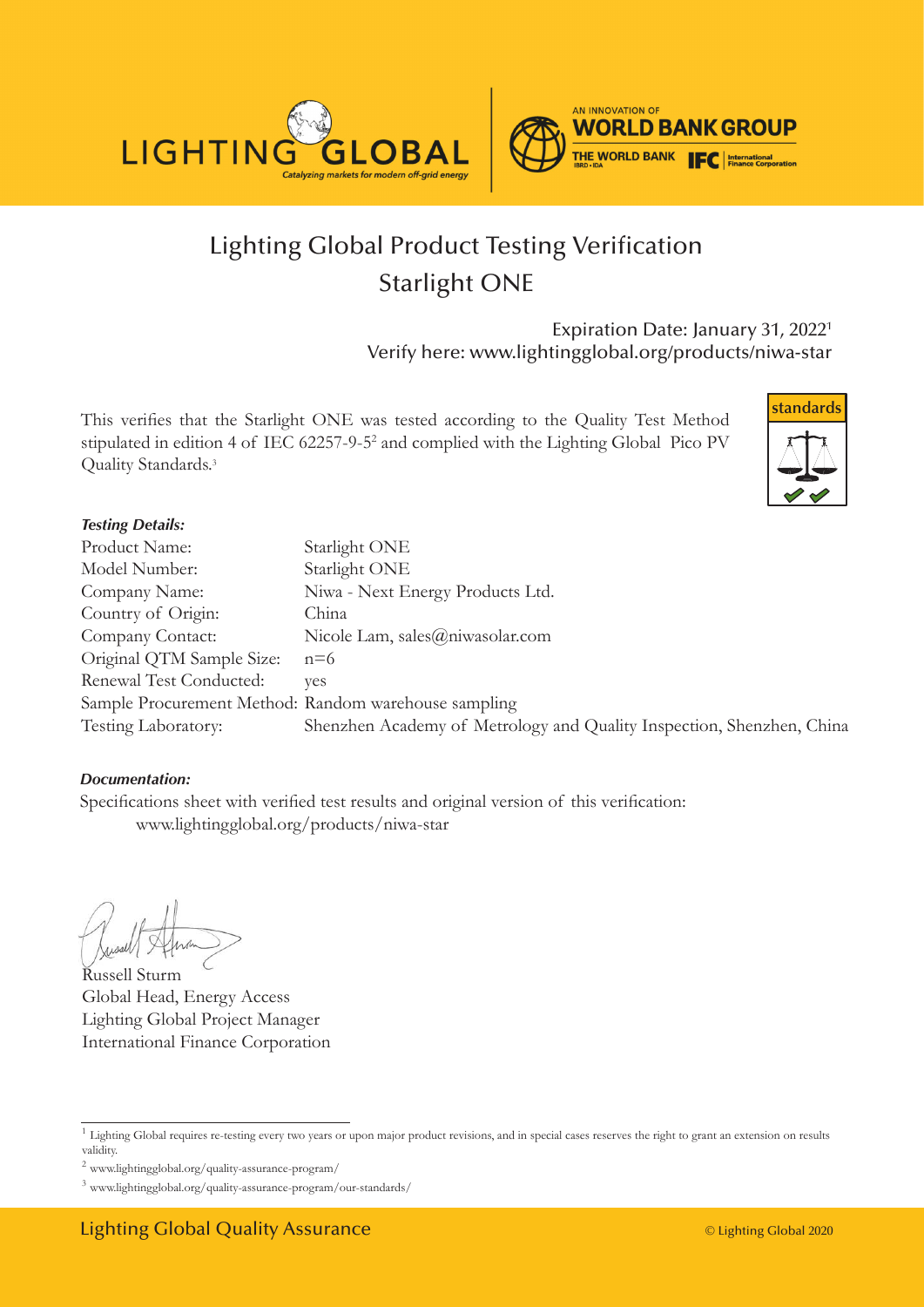### Type Approval Starlight ONE

Verify here: www.lightingglobal.org/products/niwa-star

| Category                           | <b>Quality Standard</b>                                                                                                                                                                                                                                                                                                                                                                                                                                                                                                                                  | Verdict |
|------------------------------------|----------------------------------------------------------------------------------------------------------------------------------------------------------------------------------------------------------------------------------------------------------------------------------------------------------------------------------------------------------------------------------------------------------------------------------------------------------------------------------------------------------------------------------------------------------|---------|
| Truth In Advertising               | Manufacturer, Product Name and Model Number<br>accurately specified                                                                                                                                                                                                                                                                                                                                                                                                                                                                                      | Pass    |
|                                    | Performance and Component Ratings accurately specified.<br>Any description of the product that appears on the<br>packaging, inside the package and in any media shall be<br>truthful and accurate. No statements mislead buyers or<br>end users about the utility of the product. Numeric ratings<br>deviate no more than 15% from actual performance (note<br>that it is acceptable for actual performance to exceed<br>advertised performance).                                                                                                        | Pass    |
|                                    | Port voltage and current specifications, if provided, are<br>accurate. Included appliances function when connected<br>to ports. Power output of ports is sufficient to power<br>appliances that are advertised but not included. Ports that<br>are intended for a function other than providing power,<br>such as data ports, are not required to meet this standard.                                                                                                                                                                                    | Pass    |
| Lumen Maintenance                  | Average relative light output $\geq$ 85% of initial light output<br>at 2,000 hours with only one sample allowed to fall below<br>75% OR All 6 samples maintain $\geq$ 95% of initial light<br>output at 1,000 hours                                                                                                                                                                                                                                                                                                                                      | Pass    |
| Circuit and Overload<br>Protection | Products include a current limiting mechanism to prevent<br>irreversible damage to the system. The mechanism is easily<br>resettable or replaceable by the user, or automatically<br>resets. If replaceable fuses are used for circuit protection,<br>sizes are labeled on the product and listed in the user<br>manual, and, if fuses are replaceable by the user, at least<br>one spare fuse is included with the product. Included<br>appliances are not required to meet this standard unless<br>they have ports that are intended to provide power. | Pass    |
| <b>AC-DC Charger Safety</b>        | Any included AC-DC charger carries approval from a<br>recognized consumer electronics safety regulator                                                                                                                                                                                                                                                                                                                                                                                                                                                   | n/a     |
| Hazardous<br>Substances Ban        | No battery may contain cadmium or mercury at levels<br>greater than trace amounts                                                                                                                                                                                                                                                                                                                                                                                                                                                                        | Pass    |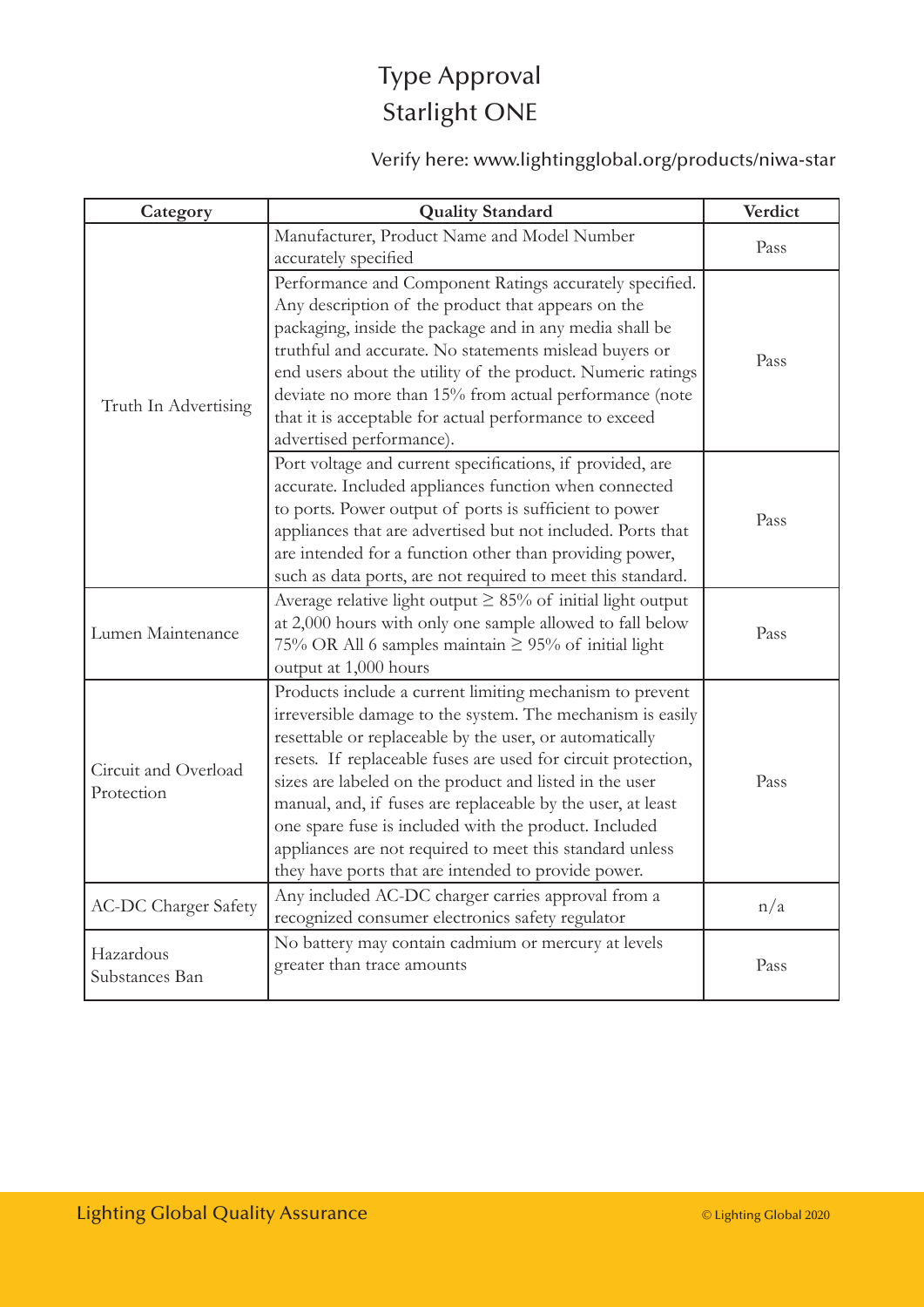### Type Approval Continued Starlight ONE

Verify here: www.lightingglobal.org/products/niwa-star

| Category                                   | <b>Quality Standard</b>                                                                                                                                                                                                                                                                                                                                                                                                                                                | Verdict |
|--------------------------------------------|------------------------------------------------------------------------------------------------------------------------------------------------------------------------------------------------------------------------------------------------------------------------------------------------------------------------------------------------------------------------------------------------------------------------------------------------------------------------|---------|
| <b>Battery Protection</b>                  | Protected by an appropriate charge controller that<br>prolongs battery life and protects the safety of the user.<br>5 out of 6 samples meet the requirements outlined in<br>Lighting Global Quality Standards.<br>Lithium batteries carry IEC 62281, IEC 62133-2, UL 1642<br>or UN 38.3 certification and have overcharge protection<br>for individual cells or sets of parallel-connected cells.<br>Batteries of included appliances must also meet this<br>standard. | Pass    |
| <b>Battery Durability</b>                  | The average capacity loss of 6 samples does not exceed<br>25% and only one sample may have a capacity loss greater<br>than 35% following the battery durability storage test as<br>defined in IEC/TS 62257-9-5 Annex BB                                                                                                                                                                                                                                                | Pass    |
| PV Overvoltage<br>Protection               | If the battery is disconnected or isolated, the system is not<br>damaged and the load terminals maintain a voltage that is<br>safe for their intended uses.                                                                                                                                                                                                                                                                                                            | Pass    |
| Miswiring Protection                       | The user interface is designed to minimize the likelihood<br>of making improper connections. If improper or reversed<br>connections can easily be made, they cause no damage to<br>the system or harm to the user.                                                                                                                                                                                                                                                     | Pass    |
| Physical Ingress<br>Protection             | IP2X for all products, IP3X (or $2X +$ circuit protection)<br>for PV modules, IP5X for fixed outdoor products                                                                                                                                                                                                                                                                                                                                                          | Pass    |
| Water Ingress<br>Protection                | Degree of protection required is based on product type:<br>Fixed separate (indoor): No protection required<br>Portable separate: Occasional exposure to rain<br>Portable integrated: Frequent exposure to rain<br>Fixed integrated (outdoor): Permanent outdoor exposure<br>PV modules: Outdoor rooftop installation                                                                                                                                                   | Pass    |
| Drop Test                                  | Fixed separate (indoor): No requirement<br>All other products: 5 out of 6 samples are functional after<br>drop test; none result in dangerous failures.                                                                                                                                                                                                                                                                                                                | Pass    |
| Soldering and Elec-<br>tronics Workmanship | The system and any included appliances are rated "Good"<br>or Fair" for workmanship quality as defined in Annex F<br>of IEC/TS 62257-9-5. At most, one sample may fail to<br>function when initially evaluated.                                                                                                                                                                                                                                                        | Pass    |
| Mechanical Durability                      | All samples and included appliances are functional after<br>Switch, Connector, Gooseneck and Strain Relief tests;<br>none result in dangerous failures.                                                                                                                                                                                                                                                                                                                | Pass    |